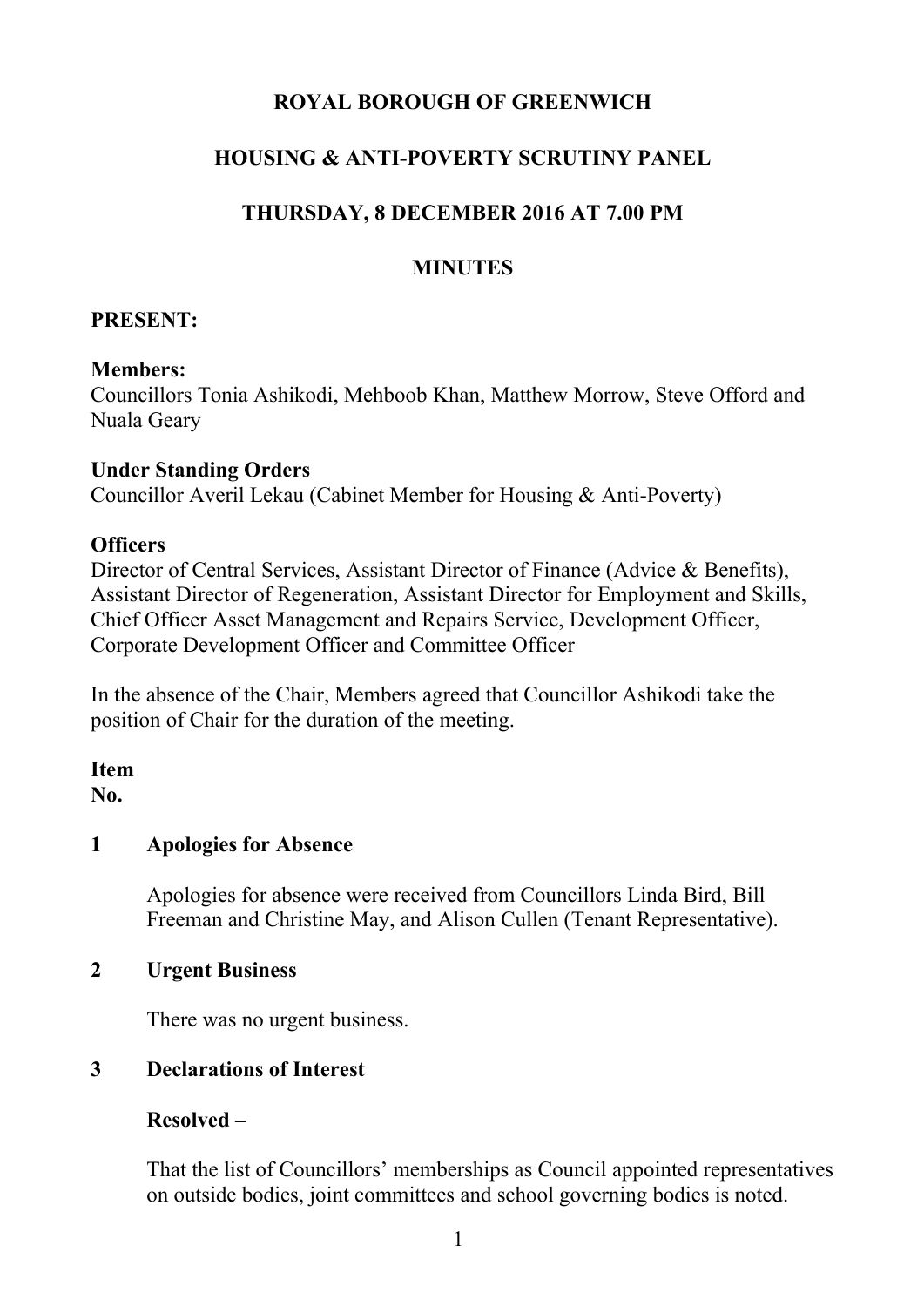#### **4 Minutes**

## **Resolved -**

That the minutes of the meeting of the Housing and Anti-Poverty Scrutiny Panel held on 6<sup>th</sup> October 2016 be agreed and signed as a true and accurate record.

### **5 Accessing Affordable Housing in the Royal Borough of Greenwich - Best Value Update**

The report was introduced by the Assistant Director of Regeneration.

In response to a question from the Panel, the Assistant Director of Regeneration confirmed that the housing White Paper due in the new year would set out government policies and the reinstatement of the Housing Grant Programme. He advised that the Greater London Authority's (GLA) 2016-21 prospectus had now been released and bidding would open from January to April 2017. The Royal Borough would be meeting with Housing Associations before 31st January to discuss potential bids.

The Assistant Director of Regeneration was able to confirm that like other local authorities, the Royal Borough was hoping there would be further consideration given by the Government to councils being able to borrow from councils where headroom still existed within their Housing Revenue Account. This would be further addressed in the February Affordable Housing report. **Action: DRES**

With regard to housing larger families, the Development Officer advised that the Royal Borough negotiated with Registered Providers on a scheme-byscheme basis to offer a proportion of family sized accommodation. The Assistant Director of Regeneration would confirm the number of families currently waiting for 4/5 bedroom homes who were not able to afford accommodation of this size.

#### **Action: DRES**

In response to a question from the Panel, the Assistant Director of Regeneration advised he was currently discussing the issue of affordable housing with the Assistant Director of Housing. Together they would be investigating how the private sector was being used to tackle this problem and how affordable housing could be implemented locally. This would be picked up in the future Housing Strategy.

#### **Action: DRES**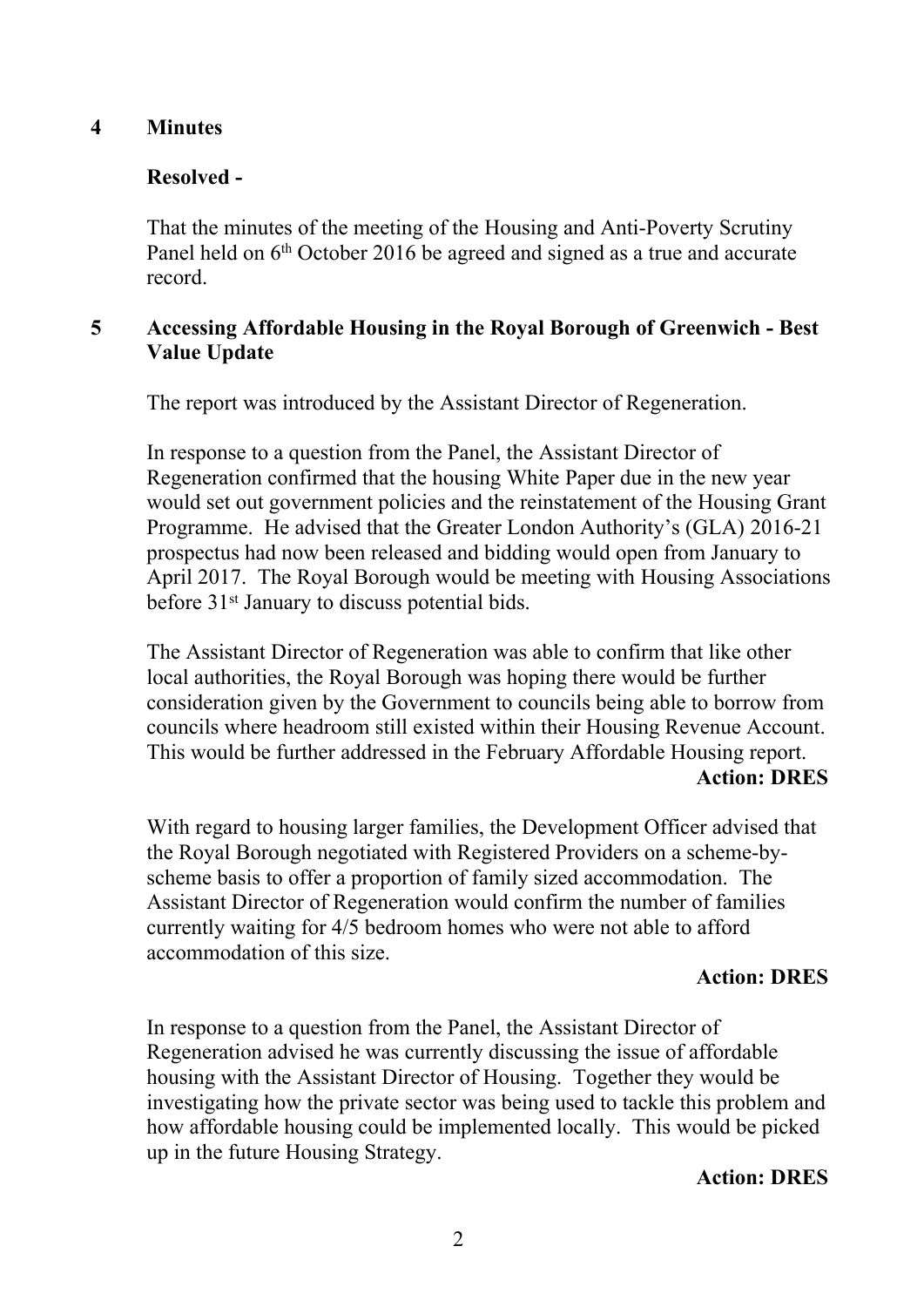The Panel requested a focus on private rented sector accommodation in relation to affordable housing and it was agreed that an update on the private rented sector model would be provided at the next meeting and picked up in the future Housing Strategy.

#### **Action: DRES**

The Panel was aware of other local authorities buying properties off plan and expressed a desire for the Royal Borough to look into this from a commercial aspect. The Panel felt the Royal Borough needed to develop a model of delivery that was based on local need. This would be picked up in the future Housing Strategy.

### **Action: DRES**

The Panel was encouraged by the number of landlords who had taken up training by the Landlord Accreditation scheme. The Cabinet Member confirmed that an HMO training package to address poor management of Houses in Multiple Occupation (HMOs) in the borough would be introduced imminently.

Discussion about Section 106 agreements arose in relation to using these to improve access to affordable housing. The Panel felt that consideration should be given to how to achieve the best deal from these agreements.

Ms Eileen Glover was invited to address the Panel. Ms Glover felt the report offered a wide range of actions to improve the number of properties available to rent in the borough and she noted that the initiative to identify illegal tenancies had been especially successful. However, she was concerned about properties that were vulnerable to Right-to-Buy and felt that the impact of Right-to-Buy on the Royal Borough's housing stock over the next 20 years needed to be assessed. She was hopeful this would be addressed in the current review's final report in February.

Resolved –

That the report be noted.

### **6 Review of Affordable Housing in the Royal Borough of Greenwich**

The report was introduced by the Assistant of Director of Regeneration.

The Panel wanted to draw comparisons between the Royal Borough and other local authorities in order to benchmark the Royal Borough's current response. This request would be addressed in the February Affordable Housing Report. **Action: DRES**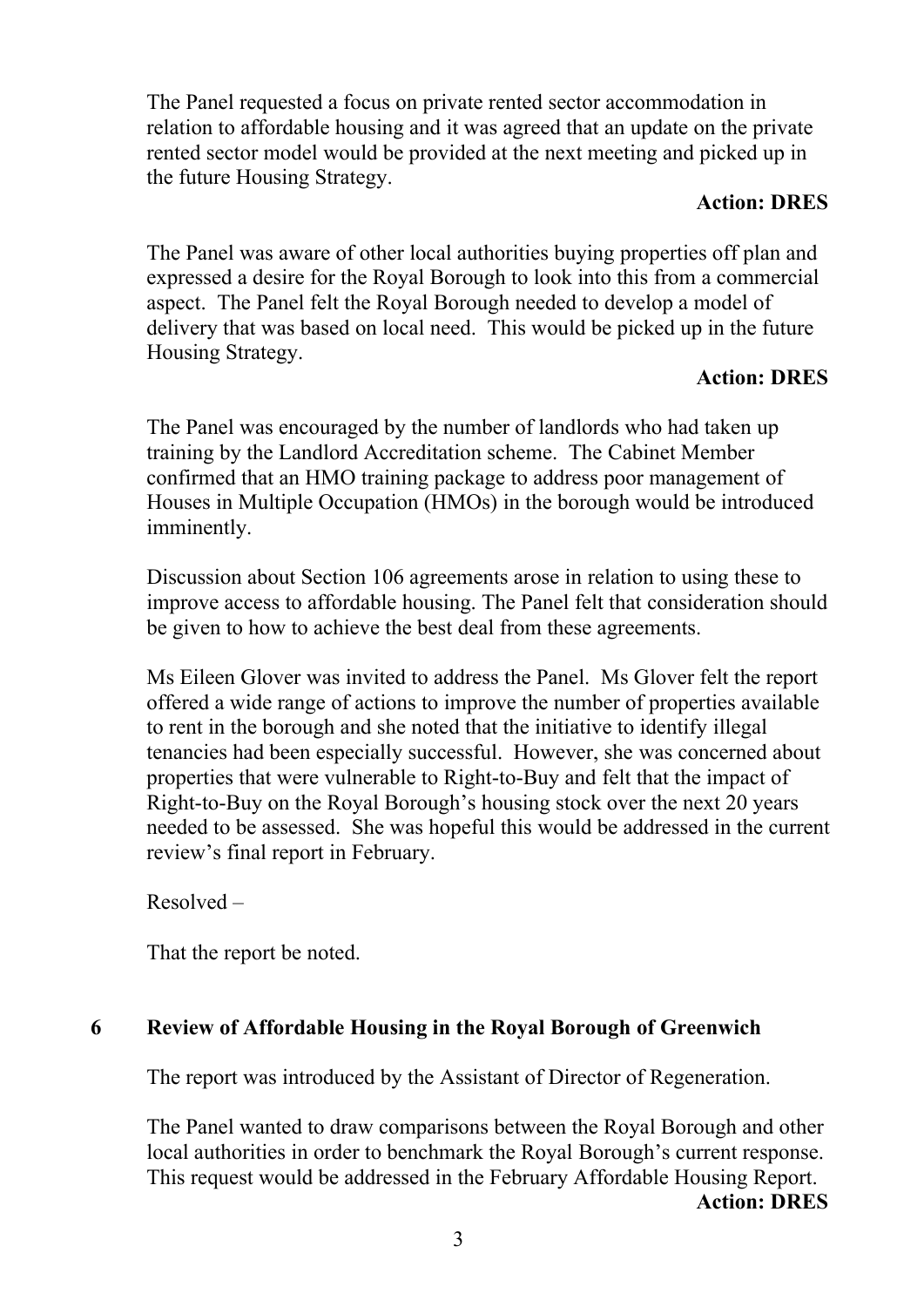# **Resolved –**

That the report be noted.

### **7 Impact of the Welfare Reforms**

The report was introduced by the Director of Central Services.

The Assistant Director of Finance (Revenues and Benefits) was asked to address the Panel. He confirmed that 80% of potential cap cases were one parent families. He advised that local arrangements for the agreement were good but there were still some issues to resolve. The rollout in Greenwich was minimal and amounted to approximately 100 cases per month.

In response to the abolition of the national Council Tax Benefit (CTB) scheme, the Assistant Director of Finance advised that public consultation on the Royal Borough's Local Council Tax Support scheme (LCTS) had commenced on 19 November 2017. The public had been asked to respond to two key questions:

- 1) Do you agree or disagree that the new scheme should reduce maximum entitlement to Council Tax Support for working age people by up to 15% of the total amount of Council Tax paid - this will mean everyone of working age paying something towards their Council Tax?
- 2) Do you agree or disagree that the Council should, instead of making reductions to Council Tax Support, increase Council Tax by up to 3% to pay for the new scheme?

Members felt these questions were appropriate.

The Panel was encouraged that the Royal Borough did not place people in temporary accommodation outside the Borough and hoped this would continue. They were concerned with the 200% increase of households residing in temporary accommodation since 31 March 2011 but understood the pressures the Royal Borough was experiencing.

The Assistant Director for Employment and Skills and the GLLP Project Manager addressed the Panel to discuss the Greenwich Local Labour Project (GLLP) which had been introduced as part of the Royal Borough's response to the benefit cap. The Assistant Director for Employment and Skills explained to the Panel that participants were provided with ongoing employment support throughout their placement and were tracked for two years thereafter. The GLLP Project Manager advised that of the 80% tracked, 84% were still in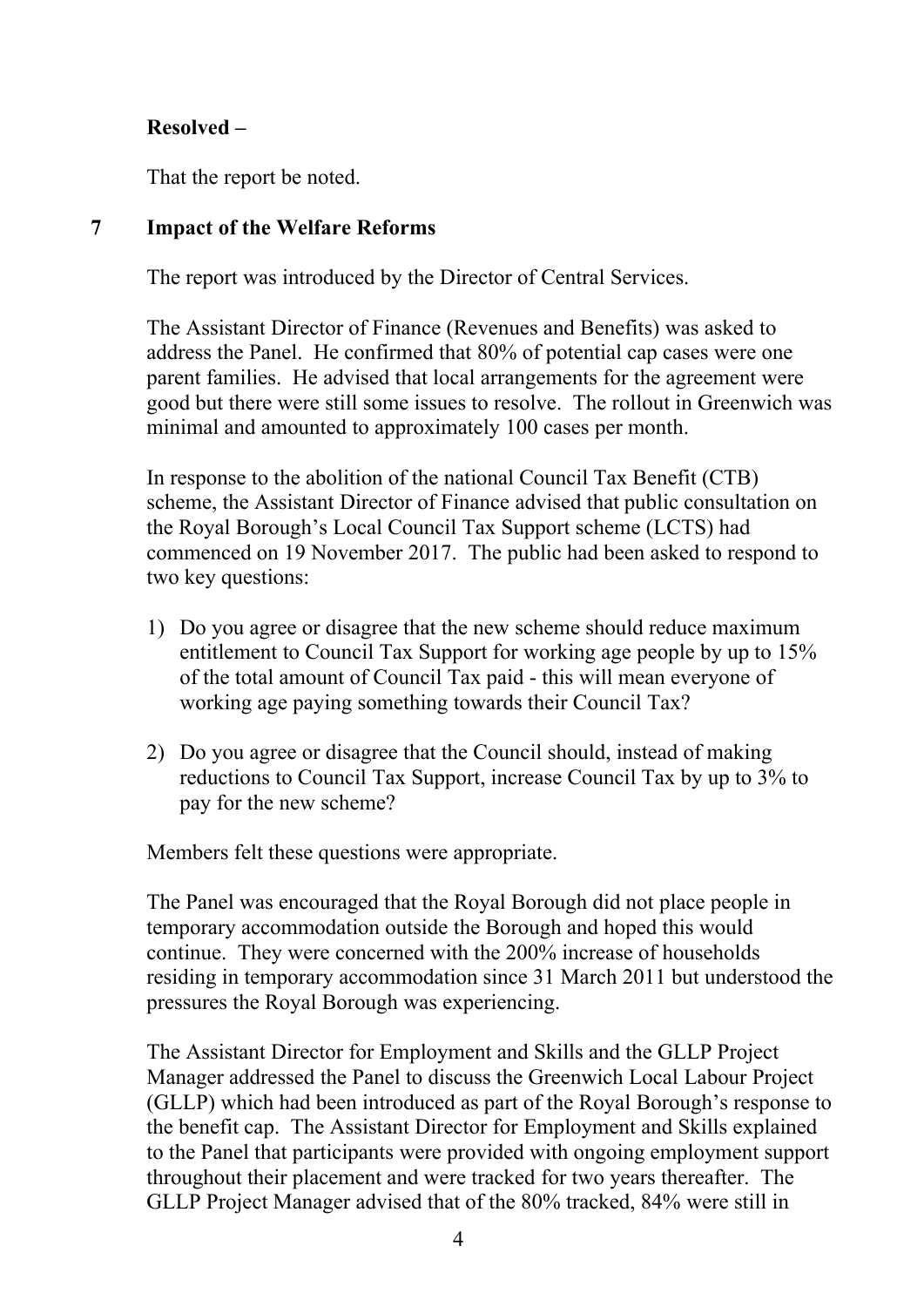employment. The outcome was that participants had avoided homelessness by securing sustained employment. Case studies of successful council interventions would be circulated to the Panel.

### **Action: DRES**

The Panel was impressed by the onward employment figures and felt that the work carried out as part of this project had been excellent.

In response to a question from the Panel, the Assistant Director for Employment and Skills confirmed that all households that were expected to be affected by the increased cap had been written to and invited to engage with the Welfare Reform Team. The GLLP Project Manager advised that officers from Greenwich Local Labour and Business (GLLaB) and the Welfare Reform Team held weekly case conferences to discuss a plan of action for prioritised cases. Those affected by higher amounts had been prioritised first.

# **Resolved –**

That the report be noted.

# **8 Asset Management and Repairs Service Delivery**

The report was introduced by the Chief Officer Asset Management and Repairs Service.

The Chief Officer had noticed a decrease in complaints to the service and a reduction of email traffic to his inbox from dissatisfied customers. He credited this in part to spending his first three to four months with the Royal Borough working alongside tradespeople to understand their frustrations, and he continued to do this twice a month. It was intended that this would build the expectation of other managers to do the same.

It was the Chief Officers aim to introduce values-based job descriptions to the service and to generate a shift in culture in which customers were regarded as an integral part of the service rather than a consequence of the process. The Panel was encouraged by this approach.

The Panel felt the service was too fragmented and that a more holistic approach should be offered. It was suggested that upskilling of staff be carried out in order to expand their capabilities, thus enabling them to deal with low level repairs. The Chair would bring this discussion to the attention of the Leader.

### **Action: Chair of the Housing & Anti-Poverty Scrutiny Panel**

Councillor Steve Offord left the meeting at 8.30pm.